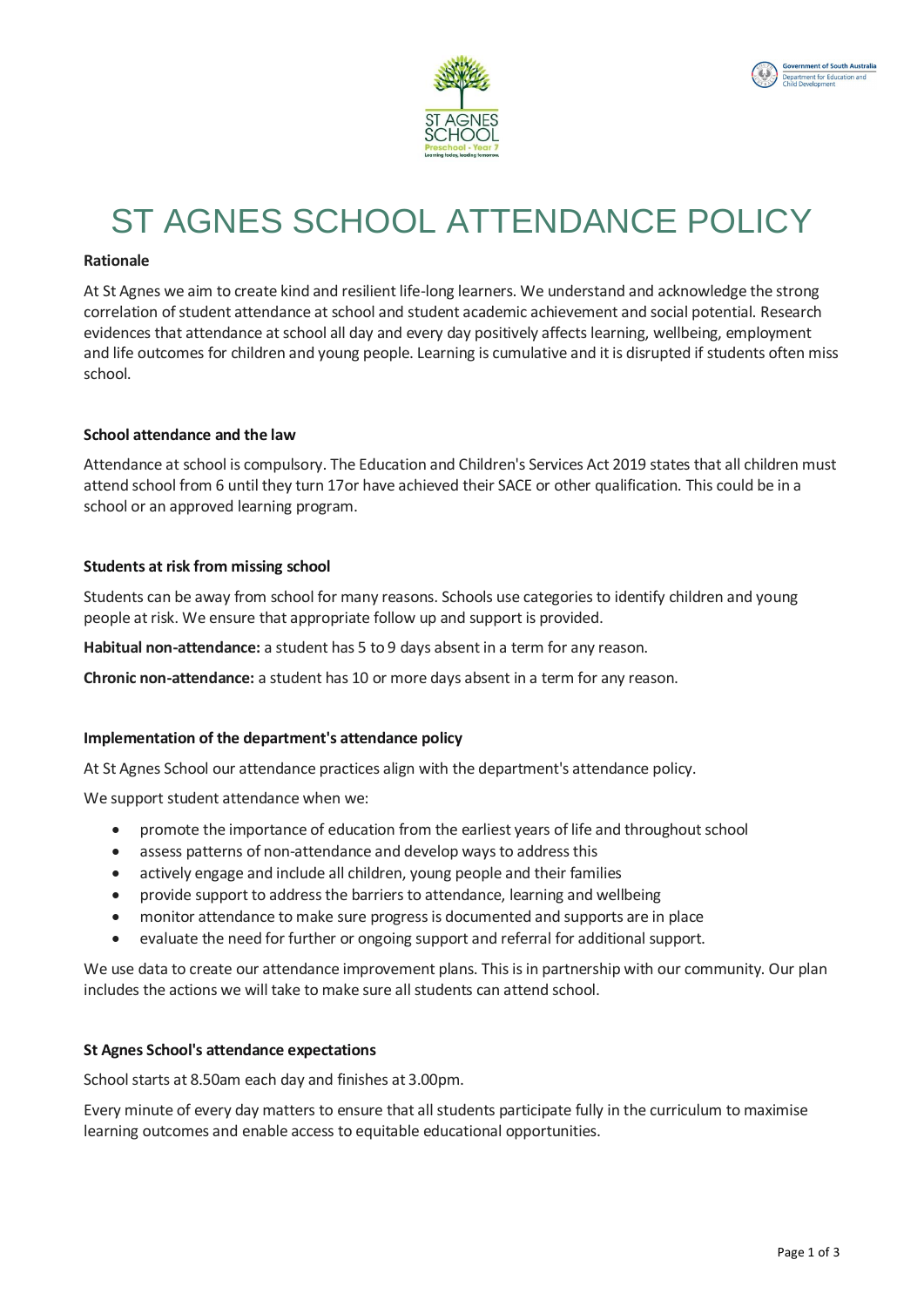# **Attendance responsibilities**

Everyone has a role to make sure students attend school all day, every day.

### *Students are responsible for aspects of their own attendance*

- Attend school every day the school is open unless they are ill or have an approved exemption
- Arrive at school and to all lessons and activities on time
- Participate positively in all learning activities
- Report to the front office if they arrive late or leave early. A parent or carer consent must be given

Note: a student's age and circumstances affect the level of responsibility.

#### *Parents and carers are legally responsible for ensuring school attendance*

- Ensure their child attends school every day the school is open, unless they are ill or have an approved exemption
- Make sure their child arrives at school on time, between 8.30am and 8.50am
- Provide their child's school with up-to-date contact details
- Provide a reason to the school if their child is absent, late or leaving early. This can be done via a phone call, seesaw app or written notification
- sign students in and out via the front office
- applying for exemptions for extended absence using Department for Education proformas

# *Staff are responsible for supporting the agreed attendance improvement strategies and processes*

- Ensure parents and carers are aware of attendance expectations, policies and procedures
- Accurately record each absence, late arrival or early departure with the appropriate code
- Contact parents or carers if there is no explanation for an absence, or a pattern of absences
- Document contact with parents and carers about absences, including attempts to contact
- Request a medical certificate from parents or carers if needed
- Consult with the local Student Support Services if needed
- Make sure the list of absences and late arrivals are recorded onto ATTENDIT each day as early as possible
- Investigate and communicate with families about children with significant or unresolved absence or lateness
- Implement supporting strategies and develop attendance action plans for families
- Refer unresolved attendance issues to leadership for case management
- Develop attendance action plans and supporting strategies

Policy Ratified by Governing Council: 22/06/2022 Next Policy Review Date: Term 2, 2025

# 'Learning today, leading tomorrow'